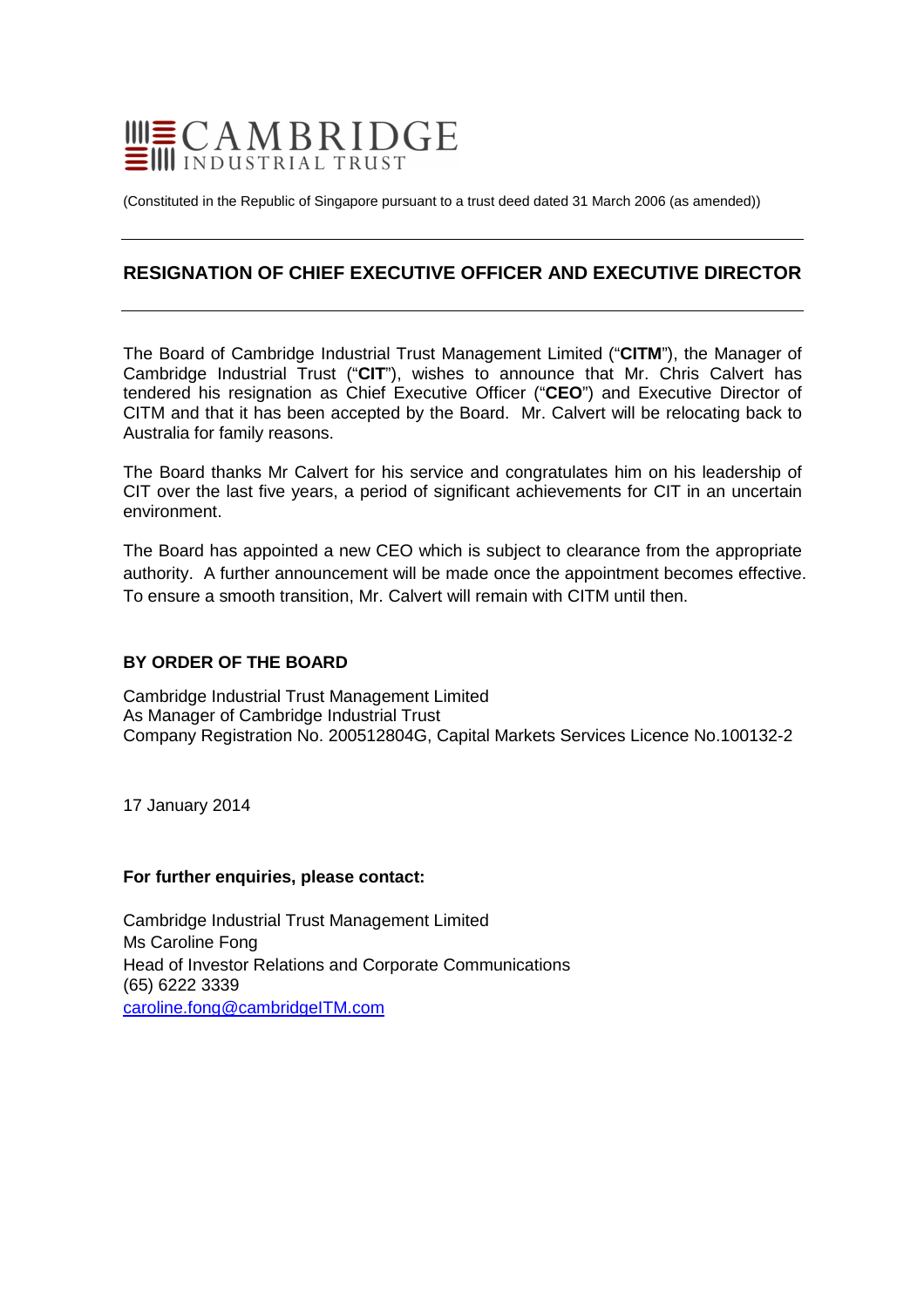## **About Cambridge Industrial Trust**

Cambridge Industrial Trust ("CIT"), publicly listed on the Singapore Exchange Securities Trading Limited on 25 July 2006, is Singapore's first independent industrial real estate investment trust ("REIT").

CIT invests in quality income-producing industrial properties and has a diversified portfolio of 47 properties located across Singapore, with a total gross floor area of approximately 7.6 million sq ft and a property value of S\$1.2 billion as at 31 December 2013.They range from logistics and warehousing properties to light industrial properties, which are located close to major transportation hubs and key industrial zones island-wide.

The Manager's objective is to provide Unitholders with a stable and secure income stream through the successful implementation of the following strategies:

- Pro-active asset management;
- Acquisition of value-enhancing properties;
- Divestment of non-core properties; and
- Prudent capital and risk management.

Cambridge Industrial Trust Management Limited, the Manager of CIT, is indirectly owned by three strategic sponsors, namely, National Australia Bank Group ("NAB") (56%), Oxley Group (24%) and Mitsui & Co., Ltd ("Mitsui") (20%):

- NAB, one of Australia's four largest banks, is an international financial services group that provides a comprehensive and integrated range of financial products and services;
- Oxley Group is an innovative private investment house specialising in real estate and private equity investments across Asia-Pacific; and
- Mitsui is one of the largest corporate conglomerates in Japan and listed on the Tokyo Stock Exchange. It is also one of the largest publicly traded companies in the world. Mitsui also developed the Japan Logistics Fund Inc., a publicly listed REIT in Japan dedicated to investing in distribution facilities.

For further information on CIT, please visit http://www.cambridgeindustrialtrust.com/